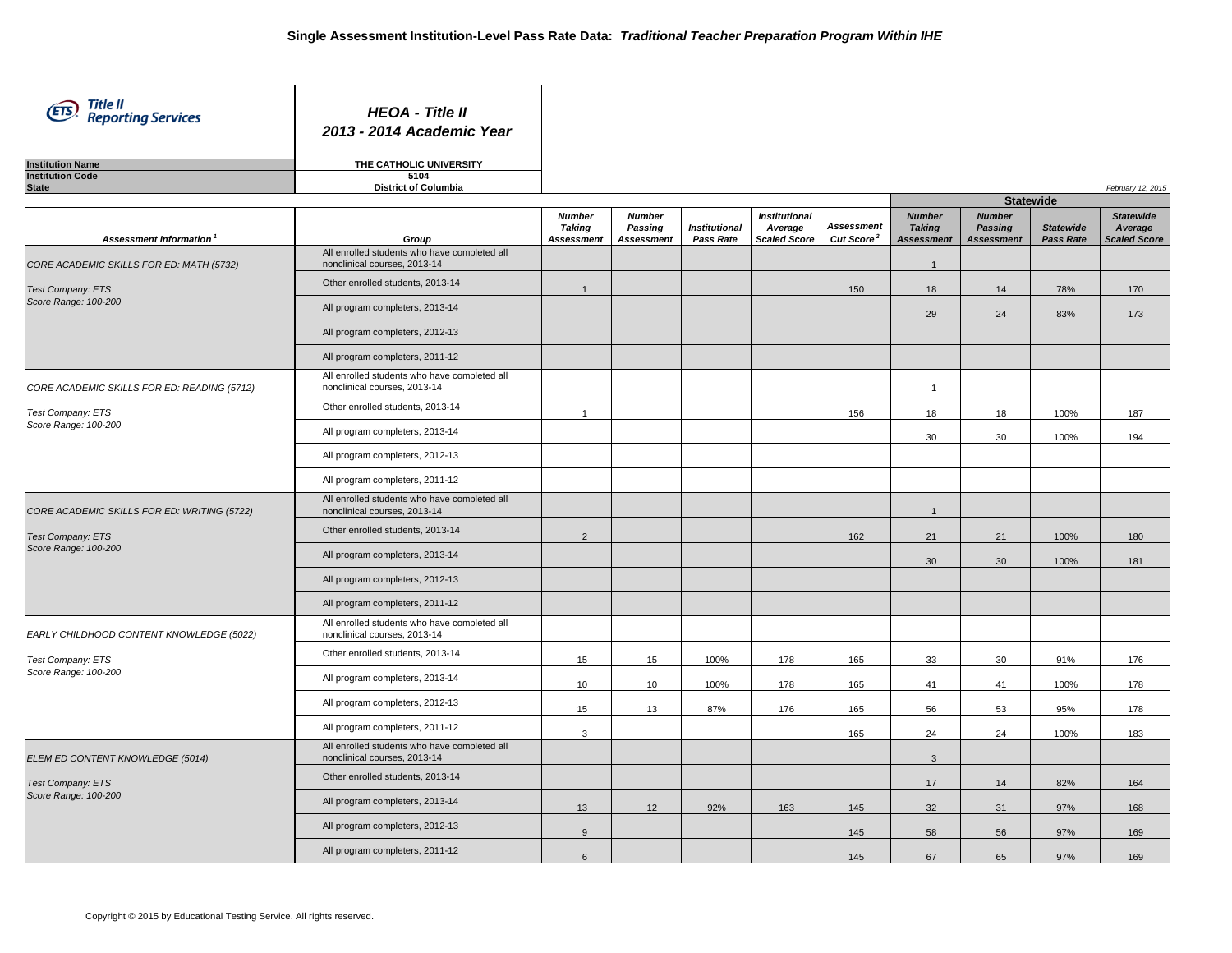۰

┑

| Title II<br>(ETS)<br><b>Reporting Services</b> | <b>HEOA - Title II</b><br>2013 - 2014 Academic Year |
|------------------------------------------------|-----------------------------------------------------|
| <b>Institution Name</b>                        | THE CATHOLIC UNIVERSITY                             |
| <b>Institution Code</b>                        | 5104                                                |
| <b>State</b>                                   | <b>District of Columbia</b>                         |

| Assessment Information                      | Group                                                                        | <b>Number</b><br>Taking<br><b>Assessment</b> | <b>Number</b><br>Passing<br><b>Assessment</b> | <b>Institutional</b><br>Pass Rate | <b>Institutional</b><br>Average<br><b>Scaled Score</b> | <b>Assessment</b><br>Cut Score <sup>2</sup> | <b>Number</b><br><b>Taking</b><br><b>Assessment</b> | <b>Number</b><br><b>Passing</b><br><b>Assessment</b> | <b>Statewide</b><br><b>Pass Rate</b> | <b>Statewide</b><br>Average<br><b>Scaled Score</b> |
|---------------------------------------------|------------------------------------------------------------------------------|----------------------------------------------|-----------------------------------------------|-----------------------------------|--------------------------------------------------------|---------------------------------------------|-----------------------------------------------------|------------------------------------------------------|--------------------------------------|----------------------------------------------------|
| ELEM ED MULTI SUBJ MATHEMATICS (5033)       | All enrolled students who have completed all<br>nonclinical courses, 2013-14 |                                              |                                               |                                   |                                                        |                                             |                                                     |                                                      |                                      |                                                    |
| <b>Test Company: ETS</b>                    | Other enrolled students, 2013-14                                             | 16                                           | 8                                             | 50%                               | 166                                                    | 164                                         | 28                                                  | 15                                                   | 54%                                  | 166                                                |
| Score Range: 100-200                        | All program completers, 2013-14                                              |                                              |                                               |                                   |                                                        |                                             | 16                                                  | 10                                                   | 63%                                  | 166                                                |
|                                             | All program completers, 2012-13                                              |                                              |                                               |                                   |                                                        |                                             |                                                     |                                                      |                                      |                                                    |
|                                             | All program completers, 2011-12                                              |                                              |                                               |                                   |                                                        |                                             | $\overline{1}$                                      |                                                      |                                      |                                                    |
| ELEM ED MULTI SUBJ READING LANG ARTS (5032) | All enrolled students who have completed all<br>nonclinical courses, 2013-14 |                                              |                                               |                                   |                                                        |                                             |                                                     |                                                      |                                      |                                                    |
| <b>Test Company: ETS</b>                    | Other enrolled students, 2013-14                                             | 16                                           | 15                                            | 94%                               | 182                                                    | 165                                         | 28                                                  | 26                                                   | 93%                                  | 183                                                |
| Score Range: 100-200                        | All program completers, 2013-14                                              |                                              |                                               |                                   |                                                        |                                             | 16                                                  | 15                                                   | 94%                                  | 181                                                |
|                                             | All program completers, 2012-13                                              |                                              |                                               |                                   |                                                        |                                             |                                                     |                                                      |                                      |                                                    |
|                                             | All program completers, 2011-12                                              |                                              |                                               |                                   |                                                        |                                             | $\mathbf{1}$                                        |                                                      |                                      |                                                    |
| ELEM ED MULTI SUBJ SCIENCES (5035)          | All enrolled students who have completed all<br>nonclinical courses, 2013-14 |                                              |                                               |                                   |                                                        |                                             |                                                     |                                                      |                                      |                                                    |
| <b>Test Company: ETS</b>                    | Other enrolled students, 2013-14                                             | 16                                           | 12                                            | 75%                               | 167                                                    | 159                                         | 28                                                  | 20                                                   | 71%                                  | 168                                                |
| Score Range: 100-200                        | All program completers, 2013-14                                              |                                              |                                               |                                   |                                                        |                                             | 16                                                  | 14                                                   | 88%                                  | 173                                                |
|                                             | All program completers, 2012-13                                              |                                              |                                               |                                   |                                                        |                                             |                                                     |                                                      |                                      |                                                    |
|                                             | All program completers, 2011-12                                              |                                              |                                               |                                   |                                                        |                                             | $\overline{1}$                                      |                                                      |                                      |                                                    |
| ELEM ED MULTI SUBJ SOCIAL STUDIES (5034)    | All enrolled students who have completed all<br>nonclinical courses, 2013-14 |                                              |                                               |                                   |                                                        |                                             |                                                     |                                                      |                                      |                                                    |
| <b>Test Company: ETS</b>                    | Other enrolled students, 2013-14                                             | 16                                           | 14                                            | 88%                               | 169                                                    | 155                                         | 28                                                  | 23                                                   | 82%                                  | 170                                                |
| Score Range: 100-200                        | All program completers, 2013-14                                              |                                              |                                               |                                   |                                                        |                                             | 16                                                  | 14                                                   | 88%                                  | 174                                                |
|                                             | All program completers, 2012-13                                              |                                              |                                               |                                   |                                                        |                                             |                                                     |                                                      |                                      |                                                    |
|                                             | All program completers, 2011-12                                              |                                              |                                               |                                   |                                                        |                                             | $\overline{1}$                                      |                                                      |                                      |                                                    |
| ENG LANG LIT COMP CONTENT KNOWLEDGE (0041)  | All enrolled students who have completed all<br>nonclinical courses, 2013-14 |                                              |                                               |                                   |                                                        |                                             |                                                     |                                                      |                                      |                                                    |
| <b>Test Company: ETS</b>                    | Other enrolled students, 2013-14                                             |                                              |                                               |                                   |                                                        |                                             | $\overline{4}$                                      |                                                      |                                      |                                                    |
| Score Range: 100-200                        | All program completers, 2013-14                                              | $\overline{\mathbf{1}}$                      |                                               |                                   |                                                        | 160                                         | 8                                                   |                                                      |                                      |                                                    |
|                                             | All program completers, 2012-13                                              | $\overline{1}$                               |                                               |                                   |                                                        | 160                                         | 21                                                  | 21                                                   | 100%                                 | 178                                                |
|                                             | All program completers, 2011-12                                              | $\overline{1}$                               |                                               |                                   |                                                        | 160                                         | 25                                                  | 25                                                   | 100%                                 | 180                                                |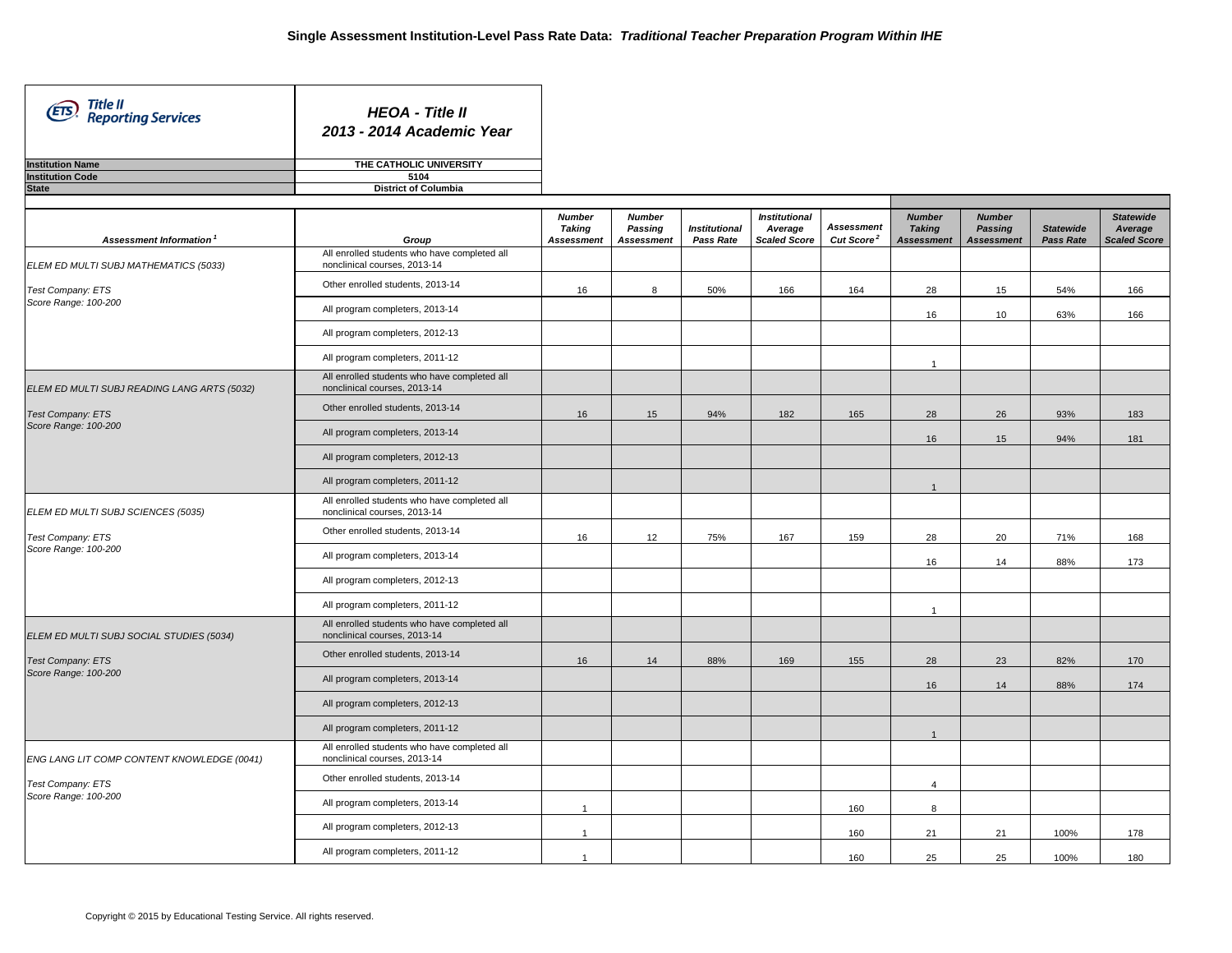*February 12, 2015*

| Title II<br>(ETS)<br><b>Reporting Services</b> | <b>HEOA - Title II</b><br>2013 - 2014 Academic Year |
|------------------------------------------------|-----------------------------------------------------|
| <b>Institution Name</b>                        | THE CATHOLIC UNIVERSITY                             |
| <b>Institution Code</b>                        | 5104                                                |
| <b>State</b>                                   | <b>District of Columbia</b>                         |

- 1

|                                           |                                                                              | <b>Number</b><br><b>Taking</b> | <b>Number</b><br>Passing | <b>Institutional</b> | <b>Institutional</b><br>Average | <b>Assessment</b>      | <b>Number</b><br><b>Taking</b> | <b>Number</b><br>Passing | <b>Statewide</b> | <b>Statewide</b><br>Average |
|-------------------------------------------|------------------------------------------------------------------------------|--------------------------------|--------------------------|----------------------|---------------------------------|------------------------|--------------------------------|--------------------------|------------------|-----------------------------|
| Assessment Information <sup>1</sup>       | Group                                                                        | <b>Assessment</b>              | <b>Assessment</b>        | Pass Rate            | <b>Scaled Score</b>             | Cut Score <sup>2</sup> | <b>Assessment</b>              | <b>Assessment</b>        | <b>Pass Rate</b> | <b>Scaled Score</b>         |
| ENG LANG LIT COMP PEDAGOGY (0043)         | All enrolled students who have completed all<br>nonclinical courses, 2013-14 |                                |                          |                      |                                 |                        |                                |                          |                  |                             |
| Test Company: ETS<br>Score Range: 100-200 | Other enrolled students, 2013-14                                             |                                |                          |                      |                                 |                        | 2                              |                          |                  |                             |
|                                           | All program completers, 2013-14                                              |                                |                          |                      |                                 |                        |                                |                          |                  |                             |
|                                           | All program completers, 2012-13                                              |                                |                          |                      |                                 |                        | $\overline{1}$                 |                          |                  |                             |
|                                           | All program completers, 2011-12                                              | $\overline{1}$                 |                          |                      |                                 | 150                    | 19                             | 18                       | 95%              | 160                         |
| ENGLISH LANGUAGE ARTS: CK (5038)          | All enrolled students who have completed all<br>nonclinical courses, 2013-14 |                                |                          |                      |                                 |                        |                                |                          |                  |                             |
| Test Company: ETS                         | Other enrolled students, 2013-14                                             |                                |                          |                      |                                 |                        | $\overline{1}$                 |                          |                  |                             |
| Score Range: 100-200                      | All program completers, 2013-14                                              | $\overline{2}$                 |                          |                      |                                 | 167                    | 13                             | 12                       | 92%              | 183                         |
|                                           | All program completers, 2012-13                                              |                                |                          |                      |                                 |                        |                                |                          |                  |                             |
|                                           | All program completers, 2011-12                                              |                                |                          |                      |                                 |                        | $\mathbf{1}$                   |                          |                  |                             |
| MATHEMATICS CONTENT KNOWLEDGE (0061)      | All enrolled students who have completed all<br>nonclinical courses, 2013-14 |                                |                          |                      |                                 |                        | $\overline{2}$                 |                          |                  |                             |
| <b>Test Company: ETS</b>                  | Other enrolled students, 2013-14                                             |                                |                          |                      |                                 |                        |                                |                          |                  |                             |
| Score Range: 100-200                      | All program completers, 2013-14                                              | $\overline{1}$                 |                          |                      |                                 | 141                    | 10 <sup>10</sup>               | 8                        | 80%              | 158                         |
|                                           | All program completers, 2012-13                                              |                                |                          |                      |                                 |                        | 9                              |                          |                  |                             |
|                                           | All program completers, 2011-12                                              | 2                              |                          |                      |                                 | 141                    | 24                             | 22                       | 92%              | 159                         |
| MATHEMATICS PEDAGOGY (0065)               | All enrolled students who have completed all<br>nonclinical courses, 2013-14 |                                |                          |                      |                                 |                        |                                |                          |                  |                             |
| Test Company: ETS                         | Other enrolled students, 2013-14                                             |                                |                          |                      |                                 |                        |                                |                          |                  |                             |
| Score Range: 100-200                      | All program completers, 2013-14                                              |                                |                          |                      |                                 |                        | $\overline{1}$                 |                          |                  |                             |
|                                           | All program completers, 2012-13                                              |                                |                          |                      |                                 |                        | $\overline{1}$                 |                          |                  |                             |
|                                           | All program completers, 2011-12                                              | $\overline{1}$                 |                          |                      |                                 | 135                    | 15                             | 15                       | 100%             | 171                         |
| MUSIC CONTENT KNOWLEDGE (0113)            | All enrolled students who have completed all<br>nonclinical courses, 2013-14 |                                |                          |                      |                                 |                        | $\overline{7}$                 |                          |                  |                             |
| <b>Test Company: ETS</b>                  | Other enrolled students, 2013-14                                             | $\overline{1}$                 |                          |                      |                                 | 161                    | $\overline{1}$                 |                          |                  |                             |
| Score Range: 100-200                      | All program completers, 2013-14                                              | $\overline{4}$                 |                          |                      |                                 | 161                    | 5                              |                          |                  |                             |
|                                           | All program completers, 2012-13                                              |                                |                          |                      |                                 |                        | 5                              |                          |                  |                             |
|                                           | All program completers, 2011-12                                              |                                |                          |                      |                                 |                        |                                |                          |                  |                             |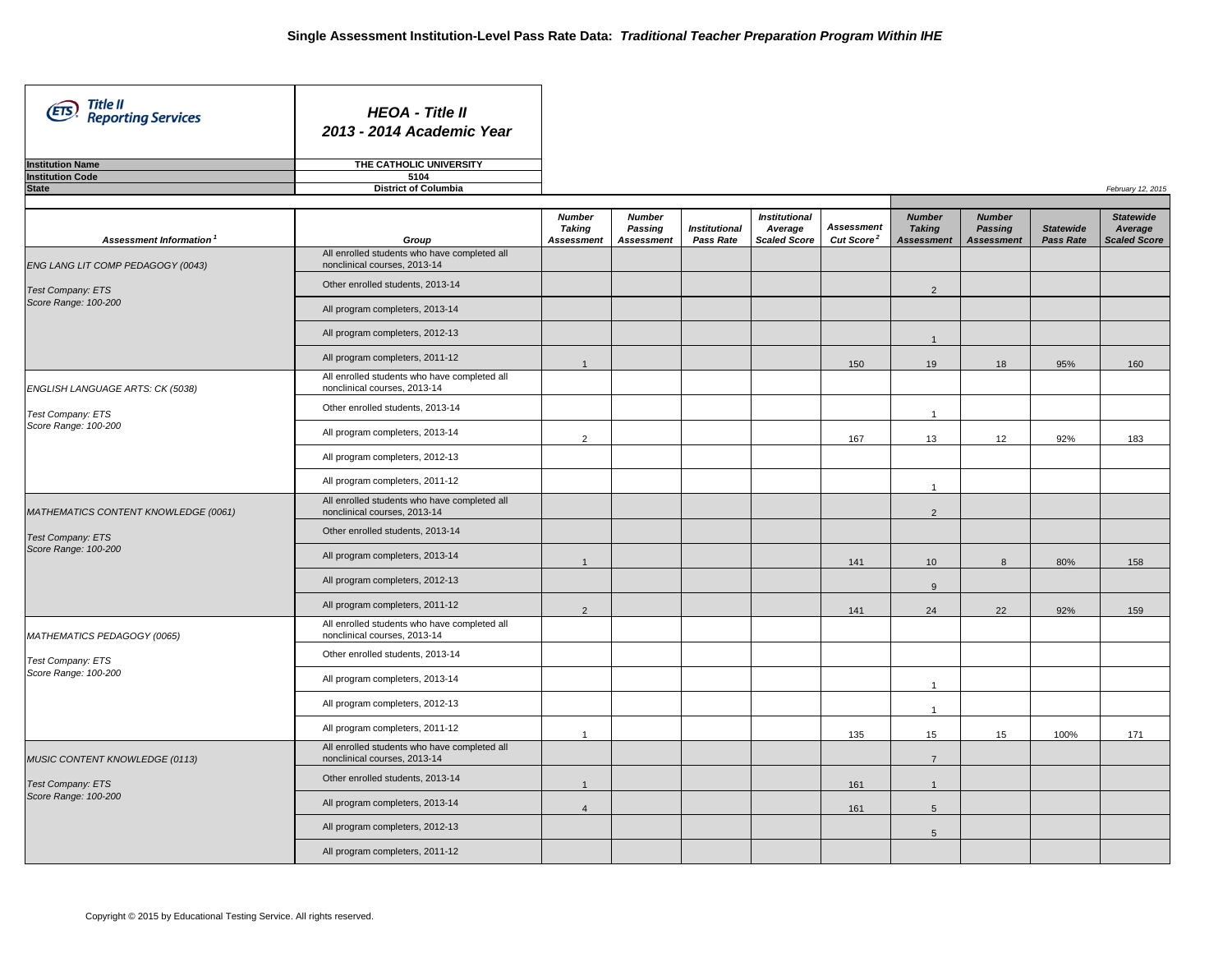*February 12, 2015*

| Title II<br><b>ETS</b> , Reporting Services | <b>HEOA</b> - Title II<br>2013 - 2014 Academic Year |
|---------------------------------------------|-----------------------------------------------------|
| <b>Institution Name</b>                     | THE CATHOLIC UNIVERSITY                             |
| <b>Institution Code</b>                     | 5104                                                |
| <b>State</b>                                | <b>District of Columbia</b>                         |

 $\mathbf{I}$ 

|                                         |                                                                              |                                              |                                               |                                          |                                                        |                                             |                                                     | <b>Statewide</b>                              |                                      |                                                    |
|-----------------------------------------|------------------------------------------------------------------------------|----------------------------------------------|-----------------------------------------------|------------------------------------------|--------------------------------------------------------|---------------------------------------------|-----------------------------------------------------|-----------------------------------------------|--------------------------------------|----------------------------------------------------|
| Assessment Information                  | Group                                                                        | <b>Number</b><br><b>Taking</b><br>Assessment | <b>Number</b><br>Passing<br><b>Assessment</b> | <b>Institutional</b><br><b>Pass Rate</b> | <b>Institutional</b><br>Average<br><b>Scaled Score</b> | <b>Assessment</b><br>Cut Score <sup>2</sup> | <b>Number</b><br><b>Taking</b><br><b>Assessment</b> | <b>Number</b><br>Passing<br><b>Assessment</b> | <b>Statewide</b><br><b>Pass Rate</b> | <b>Statewide</b><br>Average<br><b>Scaled Score</b> |
| PRAXIS I MATHEMATICS (0730)             | All enrolled students who have completed all<br>nonclinical courses, 2013-14 |                                              |                                               |                                          |                                                        |                                             | 16                                                  | 11                                            | 69%                                  | 176                                                |
| <b>Test Company: ETS</b>                | Other enrolled students, 2013-14                                             | 23                                           | 23                                            | 100%                                     | 181                                                    | 174                                         | 152                                                 | 136                                           | 89%                                  | 178                                                |
| Score Range: 150-190                    | All program completers, 2013-14                                              | 14                                           | 13                                            | 93%                                      | 180                                                    | 174                                         | 160                                                 | 152                                           | 95%                                  | 180                                                |
|                                         | All program completers, 2012-13                                              | 24                                           | 20                                            | 83%                                      | 178                                                    | 174                                         | 248                                                 | 230                                           | 93%                                  | 180                                                |
|                                         | All program completers, 2011-12                                              | 18                                           | 18                                            | 100%                                     | 182                                                    | 174                                         | 245                                                 | 237                                           | 97%                                  | 181                                                |
| PRAXIS I READING (0710)                 | All enrolled students who have completed all<br>nonclinical courses, 2013-14 |                                              |                                               |                                          |                                                        |                                             | 15                                                  | 14                                            | 93%                                  | 175                                                |
| Test Company: ETS                       | Other enrolled students, 2013-14                                             | 23                                           | 23                                            | 100%                                     | 180                                                    | 172                                         | 149                                                 | 142                                           | 95%                                  | 179                                                |
| Score Range: 150-190                    | All program completers, 2013-14                                              | 14                                           | 13                                            | 93%                                      | 179                                                    | 172                                         | 157                                                 | 153                                           | 97%                                  | 181                                                |
|                                         | All program completers, 2012-13                                              | 24                                           | 21                                            | 88%                                      | 177                                                    | 172                                         | 246                                                 | 239                                           | 97%                                  | 180                                                |
|                                         | All program completers, 2011-12                                              | 18                                           | 18                                            | 100%                                     | 181                                                    | 172                                         | 244                                                 | 241                                           | 99%                                  | 181                                                |
| PRAXIS I WRITING (0720)                 | All enrolled students who have completed all<br>nonclinical courses, 2013-14 |                                              |                                               |                                          |                                                        |                                             | 19                                                  | 16                                            | 84%                                  | 173                                                |
| <b>Test Company: ETS</b>                | Other enrolled students, 2013-14                                             | 55                                           | 55                                            | 100%                                     | 179                                                    | 171                                         | 219                                                 | 213                                           | 97%                                  | 177                                                |
| Score Range: 150-190                    | All program completers, 2013-14                                              | 37                                           | 37                                            | 100%                                     | 178                                                    | 171                                         | 198                                                 | 195                                           | 98%                                  | 178                                                |
|                                         | All program completers, 2012-13                                              | 28                                           | 26                                            | 93%                                      | 178                                                    | 171                                         | 252                                                 | 248                                           | 98%                                  | 178                                                |
|                                         | All program completers, 2011-12                                              | 18                                           | 18                                            | 100%                                     | 181                                                    | 171                                         | 248                                                 | 243                                           | 98%                                  | 178                                                |
| PRINC LEARNING AND TEACHING 5-9 (5623)  | All enrolled students who have completed all<br>nonclinical courses, 2013-14 |                                              |                                               |                                          |                                                        |                                             |                                                     |                                               |                                      |                                                    |
| Test Company: ETS                       | Other enrolled students, 2013-14                                             |                                              |                                               |                                          |                                                        |                                             |                                                     |                                               |                                      |                                                    |
| Score Range: 100-200                    | All program completers, 2013-14                                              | -1                                           |                                               |                                          |                                                        | 160                                         | 5                                                   |                                               |                                      |                                                    |
|                                         | All program completers, 2012-13                                              | $\overline{1}$                               |                                               |                                          |                                                        | 160                                         | 10                                                  | 10                                            | 100%                                 | 176                                                |
|                                         | All program completers, 2011-12                                              |                                              |                                               |                                          |                                                        |                                             | 3                                                   |                                               |                                      |                                                    |
| PRINC LEARNING AND TEACHING 7-12 (5624) | All enrolled students who have completed all<br>nonclinical courses, 2013-14 |                                              |                                               |                                          |                                                        |                                             | 11                                                  | 8                                             | 73%                                  | 160                                                |
| Test Company: ETS                       | Other enrolled students, 2013-14                                             | $\overline{1}$                               |                                               |                                          |                                                        | 157                                         | 19                                                  | 19                                            | 100%                                 | 178                                                |
| Score Range: 100-200                    | All program completers, 2013-14                                              | $\overline{7}$                               |                                               |                                          |                                                        | 157                                         | 94                                                  | 93                                            | 99%                                  | 178                                                |
|                                         | All program completers, 2012-13                                              | $\mathbf{3}$                                 |                                               |                                          |                                                        | 157                                         | 86                                                  | 85                                            | 99%                                  | 178                                                |
|                                         | All program completers, 2011-12                                              | $\overline{4}$                               |                                               |                                          |                                                        | 157                                         | 44                                                  | 43                                            | 98%                                  | 176                                                |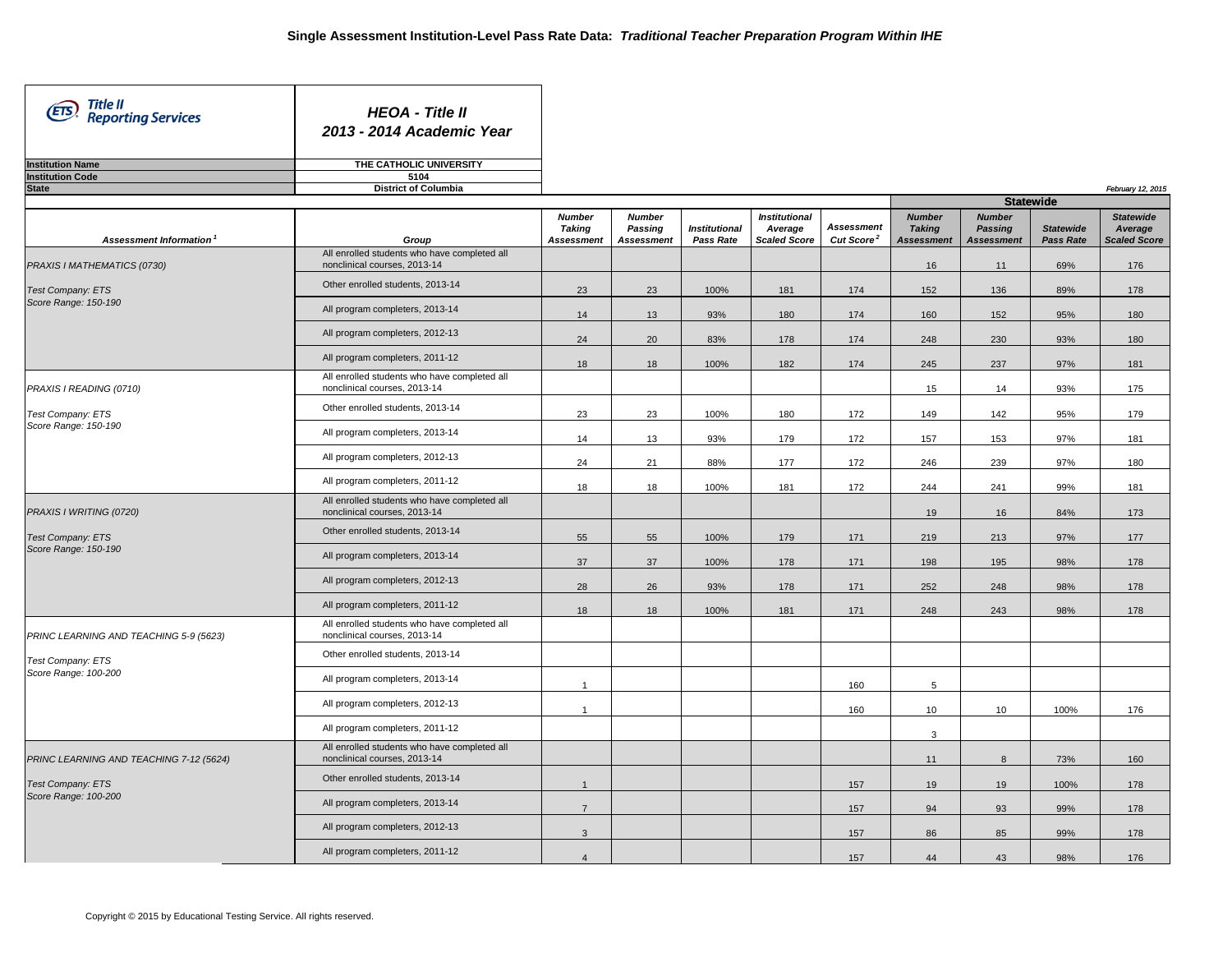*February 12, 2015*

| Title II<br><b>ETS</b> , <i>Hitle if Reporting Services</i> | <b>HEOA - Title II</b><br>2013 - 2014 Academic Year |
|-------------------------------------------------------------|-----------------------------------------------------|
| <b>Institution Name</b>                                     | THE CATHOLIC UNIVERSITY                             |
| <b>Institution Code</b>                                     | 5104                                                |
| State                                                       | <b>District of Columbia</b>                         |

|                                                |                                                                              |                                              |                                               |                                   |                                                        |                                             |                                              | <b>Statewide</b>                              |                                      |                                                    |
|------------------------------------------------|------------------------------------------------------------------------------|----------------------------------------------|-----------------------------------------------|-----------------------------------|--------------------------------------------------------|---------------------------------------------|----------------------------------------------|-----------------------------------------------|--------------------------------------|----------------------------------------------------|
| Assessment Information                         | Group                                                                        | <b>Number</b><br><b>Taking</b><br>Assessment | <b>Number</b><br>Passing<br><b>Assessment</b> | <b>Institutional</b><br>Pass Rate | <b>Institutional</b><br>Average<br><b>Scaled Score</b> | <b>Assessment</b><br>Cut Score <sup>2</sup> | <b>Number</b><br><b>Taking</b><br>Assessment | <b>Number</b><br>Passing<br><b>Assessment</b> | <b>Statewide</b><br><b>Pass Rate</b> | <b>Statewide</b><br>Average<br><b>Scaled Score</b> |
| PRINC LEARNING AND TEACHING EARLY CHILD (5621) | All enrolled students who have completed all<br>nonclinical courses, 2013-14 |                                              |                                               |                                   |                                                        |                                             |                                              |                                               |                                      |                                                    |
| <b>Test Company: ETS</b>                       | Other enrolled students, 2013-14                                             | 9                                            |                                               |                                   |                                                        | 157                                         | 21                                           | 20                                            | 95%                                  | 169                                                |
| Score Range: 100-200                           | All program completers, 2013-14                                              | 8                                            |                                               |                                   |                                                        | 157                                         | 49                                           | 49                                            | 100%                                 | 174                                                |
|                                                | All program completers, 2012-13                                              | 12                                           | 12                                            | 100%                              | 175                                                    | 157                                         | 54                                           | 54                                            | 100%                                 | 174                                                |
|                                                | All program completers, 2011-12                                              | $\mathbf{3}$                                 |                                               |                                   |                                                        | 157                                         | 28                                           | 28                                            | 100%                                 | 173                                                |
| PRINC LEARNING AND TEACHING K-6 (5622)         | All enrolled students who have completed all<br>nonclinical courses, 2013-14 |                                              |                                               |                                   |                                                        |                                             | 3                                            |                                               |                                      |                                                    |
| <b>Test Company: ETS</b>                       | Other enrolled students, 2013-14                                             |                                              |                                               |                                   |                                                        |                                             | 11                                           | 10                                            | 91%                                  | 174                                                |
| Score Range: 100-200                           | All program completers, 2013-14                                              | 14                                           | 14                                            | 100%                              | 181                                                    | 160                                         | 78                                           | 74                                            | 95%                                  | 178                                                |
|                                                | All program completers, 2012-13                                              | 9                                            |                                               |                                   |                                                        | 160                                         | 70                                           | 68                                            | 97%                                  | 178                                                |
|                                                | All program completers, 2011-12                                              | $\overline{4}$                               |                                               |                                   |                                                        | 160                                         | 53                                           | 51                                            | 96%                                  | 174                                                |
| SE CORE KNOWLEDGE & APPLICATIONS (5354)        | All enrolled students who have completed all<br>nonclinical courses, 2013-14 |                                              |                                               |                                   |                                                        |                                             | $\overline{1}$                               |                                               |                                      |                                                    |
| <b>Test Company: ETS</b>                       | Other enrolled students, 2013-14                                             | $\overline{4}$                               |                                               |                                   |                                                        | 151                                         | 23                                           | 23                                            | 100%                                 | 168                                                |
| Score Range: 100-200                           | All program completers, 2013-14                                              | $\overline{3}$                               |                                               |                                   |                                                        | 151                                         | 36                                           | 36                                            | 100%                                 | 173                                                |
|                                                | All program completers, 2012-13                                              | $\overline{7}$                               |                                               |                                   |                                                        | 151                                         | 62                                           | 62                                            | 100%                                 | 175                                                |
|                                                | All program completers, 2011-12                                              |                                              |                                               |                                   |                                                        |                                             | 30                                           | 30                                            | 100%                                 | 172                                                |
| SOCIAL STUDIES CONTENT KNOWLEDGE (0081)        | All enrolled students who have completed all<br>nonclinical courses, 2013-14 |                                              |                                               |                                   |                                                        |                                             | $\overline{2}$                               |                                               |                                      |                                                    |
| <b>Test Company: ETS</b>                       | Other enrolled students, 2013-14                                             | 3                                            |                                               |                                   |                                                        | 155                                         | 13                                           | 12                                            | 92%                                  | 175                                                |
| Score Range: 100-200                           | All program completers, 2013-14                                              | $\boldsymbol{\Delta}$                        |                                               |                                   |                                                        | 155                                         | 29                                           | 29                                            | 100%                                 | 178                                                |
|                                                | All program completers, 2012-13                                              | 3                                            |                                               |                                   |                                                        | 155                                         | 25                                           | 23                                            | 92%                                  | 174                                                |
|                                                | All program completers, 2011-12                                              | 5                                            |                                               |                                   |                                                        | 155                                         | 30                                           | 30                                            | 100%                                 | 180                                                |